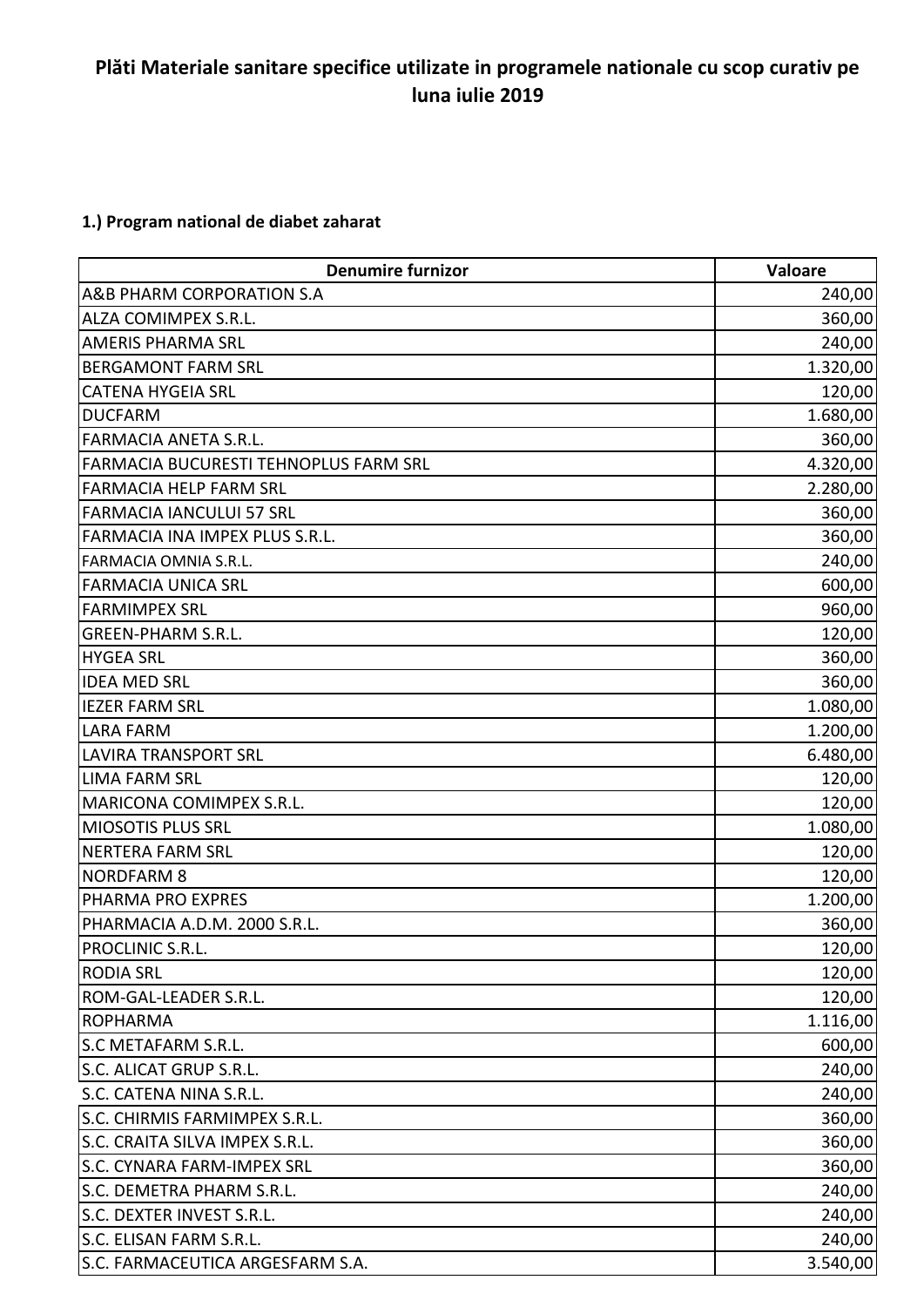| S.C. FARMACIA ELENA S.R.L.<br>120,00<br>S.C. FARMACIA PISCULUI S.R.L<br>S.C. FARMACIA SFINTA ECATERINA S.R.L.<br><b>S.C. FARMACIA SIC VOLO SRL</b><br>S.C. FARMACIA TEI S.R.L.<br>S.C. FARMACIA VIVIANA S.R.L.<br>S.C. FARMA-COM-IULIA S.R.L.<br>S.C. GEDEON RICHTER FARMACIA S.A<br>S.C. HIPOCRAT-PLUS S.R.L.<br>S.C. JOJOFARM S.R.L.<br>S.C. MASTER FARM S.R.L<br>S.C. MINERVA FARMACIE S.R.L.<br><b>S.C. MINI-FARM SRL</b><br>S.C. S.I.E.P.C.O.F.A.R. S.A.<br>S.C. SARAMED S.R.L.<br>S.C. UNIVERSAL FARMA S.R.L.<br>S.C. VITAFARM PLUS S.R.L.<br>S.C. VITAL FARM S.R.L.<br>S.C.CLUB CAFE GALA S.R.L.<br>S.C.CONSFARM S.R.L.<br>S.C.FARM IMPLANT IMPORT-EXPORT S.R.L.<br>S.C.FARMACIA HEPITES S.R.L.<br>S.C.FARMACIA TREI F S.R.L.<br>S.C.MEDSANTIF PLUS S.R.L.<br>SAMI IMPEX 94 S.R.L.<br><b>SC 2NA FARM SRL</b><br><b>SC ADONIS SRL CONSTANTA</b><br>SC AIS PHARMA S.R.L.<br><b>SC ALOPATIA SRL</b><br><b>SC ART FARM SRL</b><br><b>SC CASA DAMAJ SRL</b><br><b>SC CATENA AVAFARM SRL</b><br><b>SC COSMOPOLITAN IMPEX SRL</b><br><b>SC ECOFARMACIA NETWORK SRL</b><br><b>SC ELIXIR SRL</b><br><b>SC ELMAFARM SRL</b><br><b>SC ESTER FARM SRL</b><br>SC EXTRA FARM ACD S.R.L.<br><b>SC FARMACIA ANA-MARIA SRL</b><br><b>SC FARMACIA FARMEX DL SRL</b><br><b>SC FARMACIA FLORA SRL</b><br><b>SC FARMACIA MATERNA SRL</b><br><b>SC FARMACOM S.A.</b><br><b>SC FARMARION PLUS SRL</b><br><b>SC FASTPHARM SRL</b><br><b>SC GENERAL TRANSCOM SRL</b><br><b>SC HELP NET FARMA SA</b><br><b>SC MYOSOTIS SRL</b><br><b>SC REMEDIUM FARM SRL CLUJ</b><br><b>SC RODAFARM IMPEX SRL</b> | S.C. FARMACIA ACSADEMIA S.R.L. | 1.081,20 |
|---------------------------------------------------------------------------------------------------------------------------------------------------------------------------------------------------------------------------------------------------------------------------------------------------------------------------------------------------------------------------------------------------------------------------------------------------------------------------------------------------------------------------------------------------------------------------------------------------------------------------------------------------------------------------------------------------------------------------------------------------------------------------------------------------------------------------------------------------------------------------------------------------------------------------------------------------------------------------------------------------------------------------------------------------------------------------------------------------------------------------------------------------------------------------------------------------------------------------------------------------------------------------------------------------------------------------------------------------------------------------------------------------------------------------------------------------------------------------------------------------------------------------------------------------------------------------------|--------------------------------|----------|
|                                                                                                                                                                                                                                                                                                                                                                                                                                                                                                                                                                                                                                                                                                                                                                                                                                                                                                                                                                                                                                                                                                                                                                                                                                                                                                                                                                                                                                                                                                                                                                                 |                                |          |
| 8.640,00<br>120,00<br>2.100,00<br>720,00<br>120,00<br>3.300,00<br>120,00<br>1.200,00<br>120,00<br>240,00<br>3.000,00<br>13.920,00<br>159,60<br>120,00<br>1.380,00<br>1.920,00<br>9.519,60<br>240,00<br>360,00<br>240,00<br>120,00<br>120,00<br>1.200,00<br>2.760,00<br>120,00<br>480,00<br>240,00<br>360,00<br>1.080,00<br>720,00<br>960,00<br>26.160,00<br>300,00<br>360,00<br>120,00<br>120,00<br>480,00<br>120,00<br>120,00<br>360,00<br>240,00<br>240,00<br>399,60<br>120,00<br>36.117,60<br>120,00<br>4.320,00<br>360,00                                                                                                                                                                                                                                                                                                                                                                                                                                                                                                                                                                                                                                                                                                                                                                                                                                                                                                                                                                                                                                                   |                                | 480,00   |
|                                                                                                                                                                                                                                                                                                                                                                                                                                                                                                                                                                                                                                                                                                                                                                                                                                                                                                                                                                                                                                                                                                                                                                                                                                                                                                                                                                                                                                                                                                                                                                                 |                                |          |
|                                                                                                                                                                                                                                                                                                                                                                                                                                                                                                                                                                                                                                                                                                                                                                                                                                                                                                                                                                                                                                                                                                                                                                                                                                                                                                                                                                                                                                                                                                                                                                                 |                                |          |
|                                                                                                                                                                                                                                                                                                                                                                                                                                                                                                                                                                                                                                                                                                                                                                                                                                                                                                                                                                                                                                                                                                                                                                                                                                                                                                                                                                                                                                                                                                                                                                                 |                                |          |
|                                                                                                                                                                                                                                                                                                                                                                                                                                                                                                                                                                                                                                                                                                                                                                                                                                                                                                                                                                                                                                                                                                                                                                                                                                                                                                                                                                                                                                                                                                                                                                                 |                                |          |
|                                                                                                                                                                                                                                                                                                                                                                                                                                                                                                                                                                                                                                                                                                                                                                                                                                                                                                                                                                                                                                                                                                                                                                                                                                                                                                                                                                                                                                                                                                                                                                                 |                                |          |
|                                                                                                                                                                                                                                                                                                                                                                                                                                                                                                                                                                                                                                                                                                                                                                                                                                                                                                                                                                                                                                                                                                                                                                                                                                                                                                                                                                                                                                                                                                                                                                                 |                                |          |
|                                                                                                                                                                                                                                                                                                                                                                                                                                                                                                                                                                                                                                                                                                                                                                                                                                                                                                                                                                                                                                                                                                                                                                                                                                                                                                                                                                                                                                                                                                                                                                                 |                                |          |
|                                                                                                                                                                                                                                                                                                                                                                                                                                                                                                                                                                                                                                                                                                                                                                                                                                                                                                                                                                                                                                                                                                                                                                                                                                                                                                                                                                                                                                                                                                                                                                                 |                                |          |
|                                                                                                                                                                                                                                                                                                                                                                                                                                                                                                                                                                                                                                                                                                                                                                                                                                                                                                                                                                                                                                                                                                                                                                                                                                                                                                                                                                                                                                                                                                                                                                                 |                                |          |
|                                                                                                                                                                                                                                                                                                                                                                                                                                                                                                                                                                                                                                                                                                                                                                                                                                                                                                                                                                                                                                                                                                                                                                                                                                                                                                                                                                                                                                                                                                                                                                                 |                                |          |
|                                                                                                                                                                                                                                                                                                                                                                                                                                                                                                                                                                                                                                                                                                                                                                                                                                                                                                                                                                                                                                                                                                                                                                                                                                                                                                                                                                                                                                                                                                                                                                                 |                                |          |
|                                                                                                                                                                                                                                                                                                                                                                                                                                                                                                                                                                                                                                                                                                                                                                                                                                                                                                                                                                                                                                                                                                                                                                                                                                                                                                                                                                                                                                                                                                                                                                                 |                                |          |
|                                                                                                                                                                                                                                                                                                                                                                                                                                                                                                                                                                                                                                                                                                                                                                                                                                                                                                                                                                                                                                                                                                                                                                                                                                                                                                                                                                                                                                                                                                                                                                                 |                                |          |
|                                                                                                                                                                                                                                                                                                                                                                                                                                                                                                                                                                                                                                                                                                                                                                                                                                                                                                                                                                                                                                                                                                                                                                                                                                                                                                                                                                                                                                                                                                                                                                                 |                                |          |
|                                                                                                                                                                                                                                                                                                                                                                                                                                                                                                                                                                                                                                                                                                                                                                                                                                                                                                                                                                                                                                                                                                                                                                                                                                                                                                                                                                                                                                                                                                                                                                                 |                                |          |
|                                                                                                                                                                                                                                                                                                                                                                                                                                                                                                                                                                                                                                                                                                                                                                                                                                                                                                                                                                                                                                                                                                                                                                                                                                                                                                                                                                                                                                                                                                                                                                                 |                                |          |
|                                                                                                                                                                                                                                                                                                                                                                                                                                                                                                                                                                                                                                                                                                                                                                                                                                                                                                                                                                                                                                                                                                                                                                                                                                                                                                                                                                                                                                                                                                                                                                                 |                                |          |
|                                                                                                                                                                                                                                                                                                                                                                                                                                                                                                                                                                                                                                                                                                                                                                                                                                                                                                                                                                                                                                                                                                                                                                                                                                                                                                                                                                                                                                                                                                                                                                                 |                                |          |
|                                                                                                                                                                                                                                                                                                                                                                                                                                                                                                                                                                                                                                                                                                                                                                                                                                                                                                                                                                                                                                                                                                                                                                                                                                                                                                                                                                                                                                                                                                                                                                                 |                                |          |
|                                                                                                                                                                                                                                                                                                                                                                                                                                                                                                                                                                                                                                                                                                                                                                                                                                                                                                                                                                                                                                                                                                                                                                                                                                                                                                                                                                                                                                                                                                                                                                                 |                                |          |
|                                                                                                                                                                                                                                                                                                                                                                                                                                                                                                                                                                                                                                                                                                                                                                                                                                                                                                                                                                                                                                                                                                                                                                                                                                                                                                                                                                                                                                                                                                                                                                                 |                                |          |
|                                                                                                                                                                                                                                                                                                                                                                                                                                                                                                                                                                                                                                                                                                                                                                                                                                                                                                                                                                                                                                                                                                                                                                                                                                                                                                                                                                                                                                                                                                                                                                                 |                                |          |
|                                                                                                                                                                                                                                                                                                                                                                                                                                                                                                                                                                                                                                                                                                                                                                                                                                                                                                                                                                                                                                                                                                                                                                                                                                                                                                                                                                                                                                                                                                                                                                                 |                                |          |
|                                                                                                                                                                                                                                                                                                                                                                                                                                                                                                                                                                                                                                                                                                                                                                                                                                                                                                                                                                                                                                                                                                                                                                                                                                                                                                                                                                                                                                                                                                                                                                                 |                                |          |
|                                                                                                                                                                                                                                                                                                                                                                                                                                                                                                                                                                                                                                                                                                                                                                                                                                                                                                                                                                                                                                                                                                                                                                                                                                                                                                                                                                                                                                                                                                                                                                                 |                                |          |
|                                                                                                                                                                                                                                                                                                                                                                                                                                                                                                                                                                                                                                                                                                                                                                                                                                                                                                                                                                                                                                                                                                                                                                                                                                                                                                                                                                                                                                                                                                                                                                                 |                                |          |
|                                                                                                                                                                                                                                                                                                                                                                                                                                                                                                                                                                                                                                                                                                                                                                                                                                                                                                                                                                                                                                                                                                                                                                                                                                                                                                                                                                                                                                                                                                                                                                                 |                                |          |
|                                                                                                                                                                                                                                                                                                                                                                                                                                                                                                                                                                                                                                                                                                                                                                                                                                                                                                                                                                                                                                                                                                                                                                                                                                                                                                                                                                                                                                                                                                                                                                                 |                                |          |
|                                                                                                                                                                                                                                                                                                                                                                                                                                                                                                                                                                                                                                                                                                                                                                                                                                                                                                                                                                                                                                                                                                                                                                                                                                                                                                                                                                                                                                                                                                                                                                                 |                                |          |
|                                                                                                                                                                                                                                                                                                                                                                                                                                                                                                                                                                                                                                                                                                                                                                                                                                                                                                                                                                                                                                                                                                                                                                                                                                                                                                                                                                                                                                                                                                                                                                                 |                                |          |
|                                                                                                                                                                                                                                                                                                                                                                                                                                                                                                                                                                                                                                                                                                                                                                                                                                                                                                                                                                                                                                                                                                                                                                                                                                                                                                                                                                                                                                                                                                                                                                                 |                                |          |
|                                                                                                                                                                                                                                                                                                                                                                                                                                                                                                                                                                                                                                                                                                                                                                                                                                                                                                                                                                                                                                                                                                                                                                                                                                                                                                                                                                                                                                                                                                                                                                                 |                                |          |
|                                                                                                                                                                                                                                                                                                                                                                                                                                                                                                                                                                                                                                                                                                                                                                                                                                                                                                                                                                                                                                                                                                                                                                                                                                                                                                                                                                                                                                                                                                                                                                                 |                                |          |
|                                                                                                                                                                                                                                                                                                                                                                                                                                                                                                                                                                                                                                                                                                                                                                                                                                                                                                                                                                                                                                                                                                                                                                                                                                                                                                                                                                                                                                                                                                                                                                                 |                                |          |
|                                                                                                                                                                                                                                                                                                                                                                                                                                                                                                                                                                                                                                                                                                                                                                                                                                                                                                                                                                                                                                                                                                                                                                                                                                                                                                                                                                                                                                                                                                                                                                                 |                                |          |
|                                                                                                                                                                                                                                                                                                                                                                                                                                                                                                                                                                                                                                                                                                                                                                                                                                                                                                                                                                                                                                                                                                                                                                                                                                                                                                                                                                                                                                                                                                                                                                                 |                                |          |
|                                                                                                                                                                                                                                                                                                                                                                                                                                                                                                                                                                                                                                                                                                                                                                                                                                                                                                                                                                                                                                                                                                                                                                                                                                                                                                                                                                                                                                                                                                                                                                                 |                                |          |
|                                                                                                                                                                                                                                                                                                                                                                                                                                                                                                                                                                                                                                                                                                                                                                                                                                                                                                                                                                                                                                                                                                                                                                                                                                                                                                                                                                                                                                                                                                                                                                                 |                                |          |
|                                                                                                                                                                                                                                                                                                                                                                                                                                                                                                                                                                                                                                                                                                                                                                                                                                                                                                                                                                                                                                                                                                                                                                                                                                                                                                                                                                                                                                                                                                                                                                                 |                                |          |
|                                                                                                                                                                                                                                                                                                                                                                                                                                                                                                                                                                                                                                                                                                                                                                                                                                                                                                                                                                                                                                                                                                                                                                                                                                                                                                                                                                                                                                                                                                                                                                                 |                                |          |
|                                                                                                                                                                                                                                                                                                                                                                                                                                                                                                                                                                                                                                                                                                                                                                                                                                                                                                                                                                                                                                                                                                                                                                                                                                                                                                                                                                                                                                                                                                                                                                                 |                                |          |
|                                                                                                                                                                                                                                                                                                                                                                                                                                                                                                                                                                                                                                                                                                                                                                                                                                                                                                                                                                                                                                                                                                                                                                                                                                                                                                                                                                                                                                                                                                                                                                                 |                                |          |
|                                                                                                                                                                                                                                                                                                                                                                                                                                                                                                                                                                                                                                                                                                                                                                                                                                                                                                                                                                                                                                                                                                                                                                                                                                                                                                                                                                                                                                                                                                                                                                                 |                                |          |
|                                                                                                                                                                                                                                                                                                                                                                                                                                                                                                                                                                                                                                                                                                                                                                                                                                                                                                                                                                                                                                                                                                                                                                                                                                                                                                                                                                                                                                                                                                                                                                                 |                                |          |
|                                                                                                                                                                                                                                                                                                                                                                                                                                                                                                                                                                                                                                                                                                                                                                                                                                                                                                                                                                                                                                                                                                                                                                                                                                                                                                                                                                                                                                                                                                                                                                                 |                                |          |
|                                                                                                                                                                                                                                                                                                                                                                                                                                                                                                                                                                                                                                                                                                                                                                                                                                                                                                                                                                                                                                                                                                                                                                                                                                                                                                                                                                                                                                                                                                                                                                                 |                                |          |
|                                                                                                                                                                                                                                                                                                                                                                                                                                                                                                                                                                                                                                                                                                                                                                                                                                                                                                                                                                                                                                                                                                                                                                                                                                                                                                                                                                                                                                                                                                                                                                                 |                                |          |
|                                                                                                                                                                                                                                                                                                                                                                                                                                                                                                                                                                                                                                                                                                                                                                                                                                                                                                                                                                                                                                                                                                                                                                                                                                                                                                                                                                                                                                                                                                                                                                                 |                                |          |